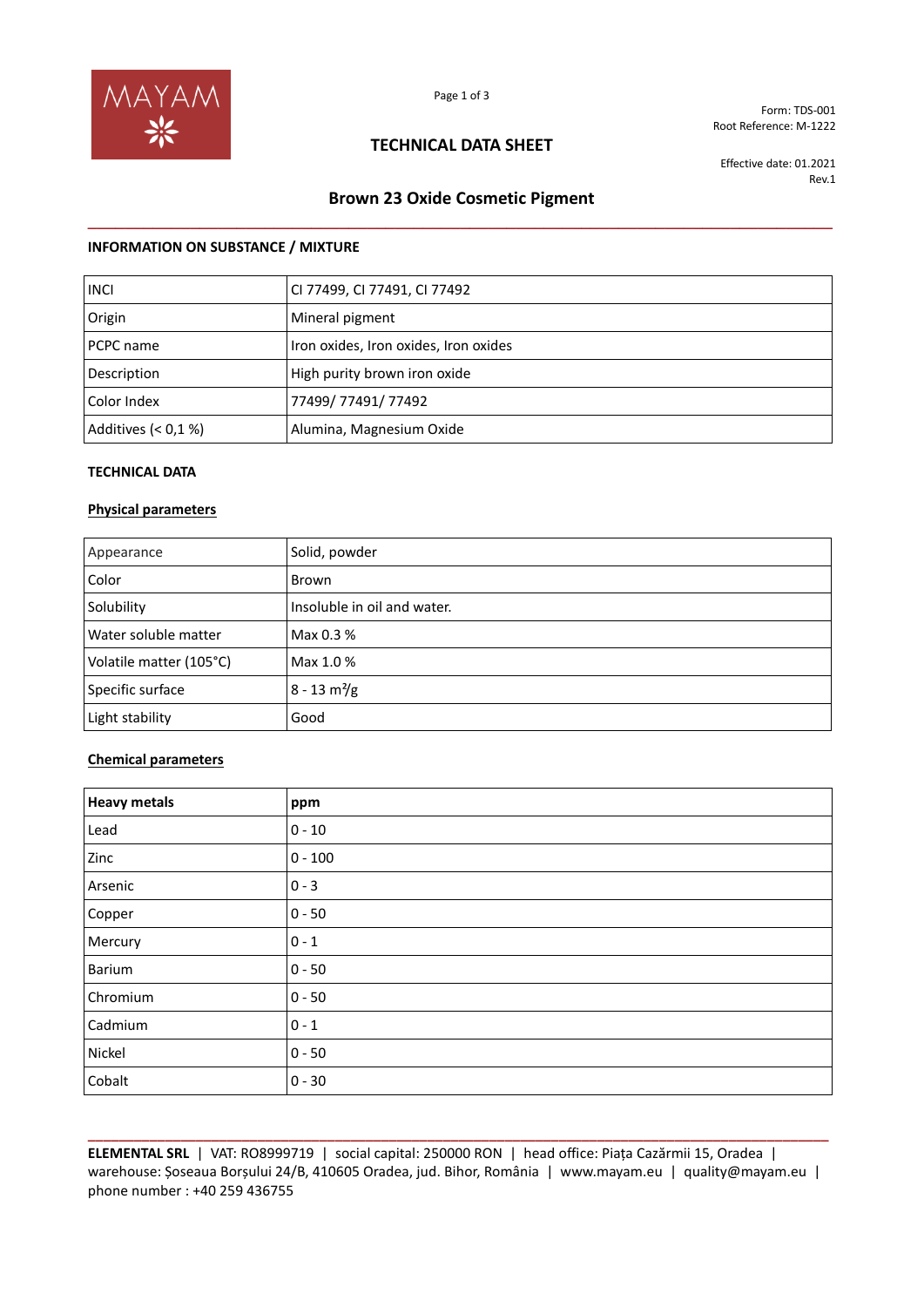

Form: TDS-001 Root Reference: M-1222

## **TECHNICAL DATA SHEET**

Effective date: 01.2021 Rev.1

# **Brown 23 Oxide Cosmetic Pigment \_\_\_\_\_\_\_\_\_\_\_\_\_\_\_\_\_\_\_\_\_\_\_\_\_\_\_\_\_\_\_\_\_\_\_\_\_\_\_\_\_\_\_\_\_\_\_\_\_\_\_\_\_\_\_\_\_\_\_\_\_\_\_\_\_\_\_\_\_\_\_\_\_\_\_\_\_\_\_\_**

| r<br>v<br>. . |
|---------------|

### **TRANSPORT, STORAGE and SHELF LIFE**

| Storage conditions | Store in closed containers, keep dry and avoid humidity.     |
|--------------------|--------------------------------------------------------------|
| Shelf Life         | 5 years, in closed packaging and the recommended conditions. |
| Custom tariff      |                                                              |

### **LEGISLATION**

| Certification                                            |                                                                                                                                                                                                                                    |
|----------------------------------------------------------|------------------------------------------------------------------------------------------------------------------------------------------------------------------------------------------------------------------------------------|
| <b>CMR</b>                                               | We hereby certify that the above raw material does not contain any substance<br>classified CMR category 1A, 1B, 2 (Carcinogen, Mutagen, toxic for the Reproduction)<br>according to the 1272/2008 (EC) Regulatory and adaptations. |
| <b>Nanomaterials</b>                                     | According to measurement results the reference mentioned above is not considered<br>a nanomaterial.                                                                                                                                |
| Animal testing                                           | We hereby certify that the above raw material has not been tested or re-tested on<br>animals for cosmetic purposes.                                                                                                                |
| <b>Cosmetic Regulation</b><br>1223/2009/EC & Adaptations | We hereby certify that the above raw material does not contain any forbidden<br>substance by the Cosmetic Regulation n°1223/2009 and its adaptations.                                                                              |
| Residual solvent                                         | We hereby certify that the above mentioned raw material is conformed to<br>acceptable amounts for residual solvents described in the note for guidance<br>CPMP/ICH/283/95.                                                         |
| EU - 1223/2009/EC <sup>[1]</sup>                         | Annex IV : CI 77499 *, Annex IV : CI 77491 *, Annex IV : CI 77492 *                                                                                                                                                                |
| EU - 231/2012/EU [1]                                     | E172, E172, E172                                                                                                                                                                                                                   |
| <b>USA</b>                                               | Iron oxides ** (meets the requirements of U.S. Title 21 CFR § 73.2250)                                                                                                                                                             |
| <b>JAPAN</b>                                             | Black oxide of iron, Red oxide of iron, Yellow oxide of iron                                                                                                                                                                       |
| <b>CHINA</b>                                             | CI 77499 *, CI 77491 *, CI 77492 *                                                                                                                                                                                                 |
| <b>EINECS</b>                                            | 215-277-5/215-168-2/257-098-5                                                                                                                                                                                                      |
| CAS                                                      | 1317-61-9/1309-37-1/51274-00-1                                                                                                                                                                                                     |

\* Product type, body part : allowed in all cosmetics. \*\* exempt from certification ; for coloring cosmetics, including cosmetics applied to the area of the eye. [1] including amendments

**ELEMENTAL SRL** | VAT: RO8999719 | social capital: 250000 RON | head office: Piața Cazărmii 15, Oradea | warehouse: Șoseaua Borșului 24/B, 410605 Oradea, jud. Bihor, România | www.mayam.eu | quality@mayam.eu | phone number : +40 259 436755

**\_\_\_\_\_\_\_\_\_\_\_\_\_\_\_\_\_\_\_\_\_\_\_\_\_\_\_\_\_\_\_\_\_\_\_\_\_\_\_\_\_\_\_\_\_\_\_\_\_\_\_\_\_\_\_\_\_\_\_\_\_\_\_\_\_\_\_\_\_\_\_\_\_\_\_\_\_\_\_\_\_\_\_\_\_\_\_\_\_\_\_\_\_\_\_\_**